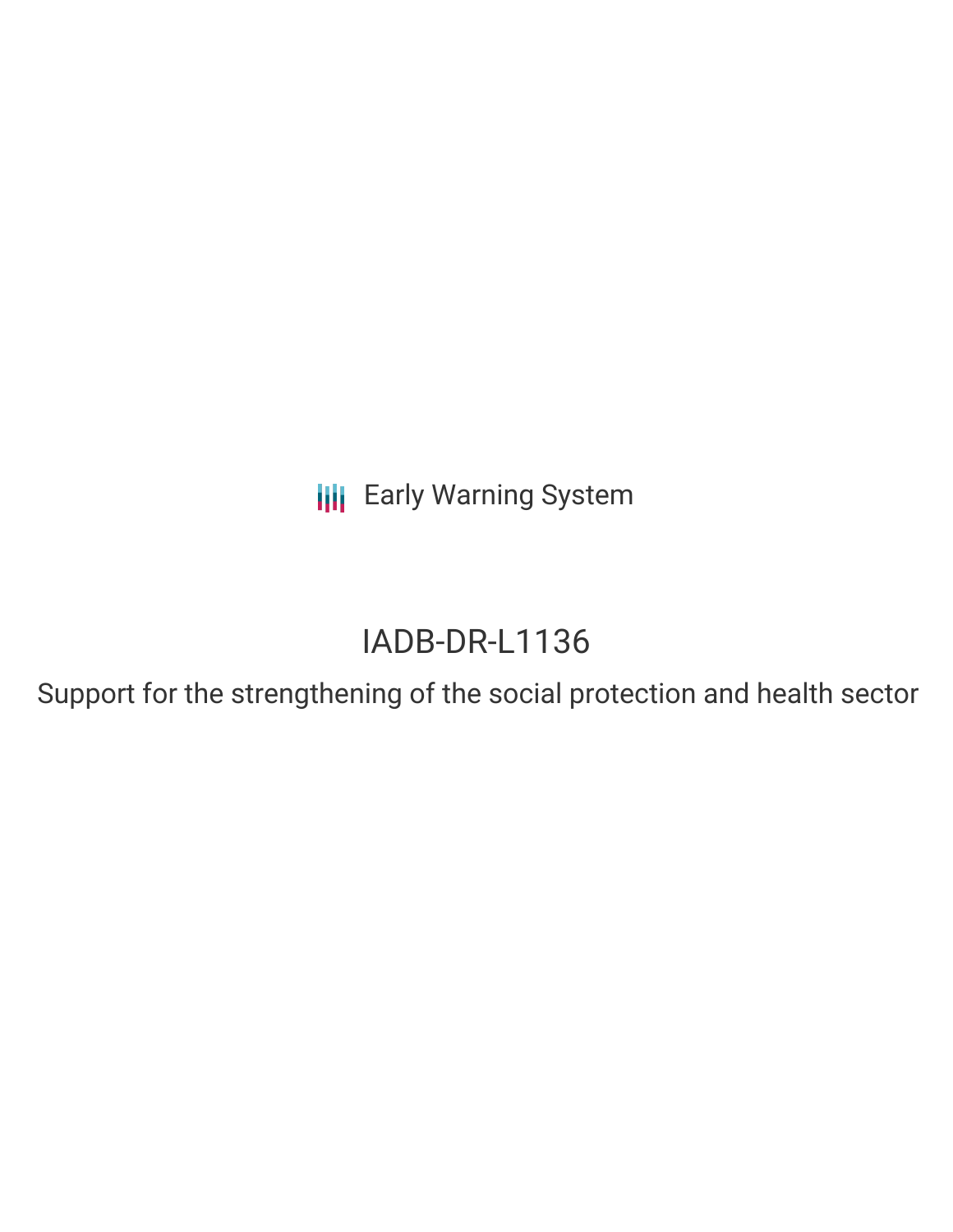

#### **Quick Facts**

| <b>Countries</b>               | Dominican Republic                     |
|--------------------------------|----------------------------------------|
| <b>Financial Institutions</b>  | Inter-American Development Bank (IADB) |
| <b>Status</b>                  | Approved                               |
| <b>Bank Risk Rating</b>        | B                                      |
| <b>Borrower</b>                | Government of Dominican Republic       |
| <b>Sectors</b>                 | <b>Education and Health</b>            |
| <b>Investment Type(s)</b>      | Loan                                   |
| <b>Investment Amount (USD)</b> | \$100.00 million                       |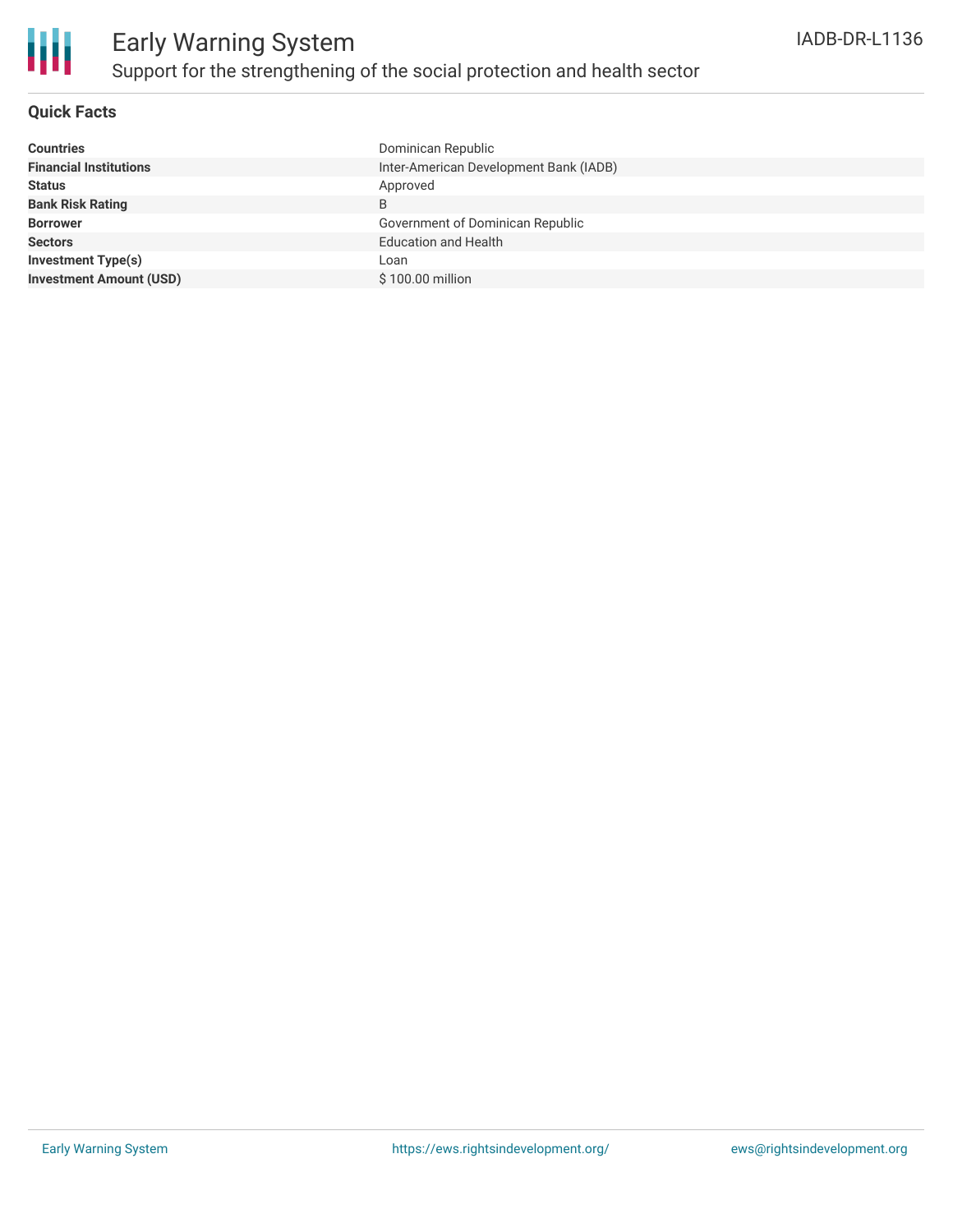

### Early Warning System Support for the strengthening of the social protection and health sector

#### **Project Description**

The objective of this operation is to strengthen the social protection and health sector, improving access and quality of services provided by those sectors, to promote the accumulation of human capital and improve the health conditions of the most vulnerable population.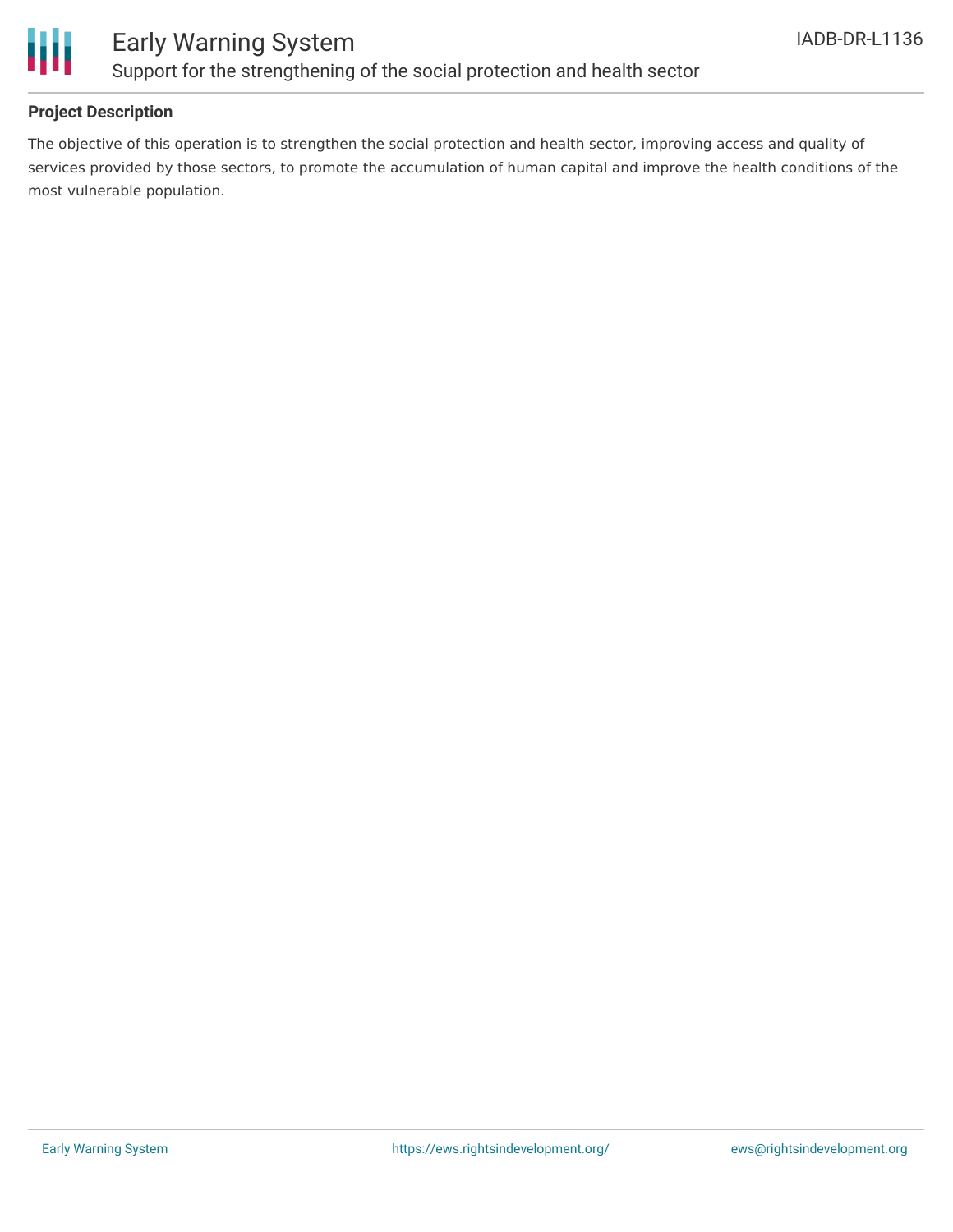

## Early Warning System Support for the strengthening of the social protection and health sector

#### **Investment Description**

• Inter-American Development Bank (IADB)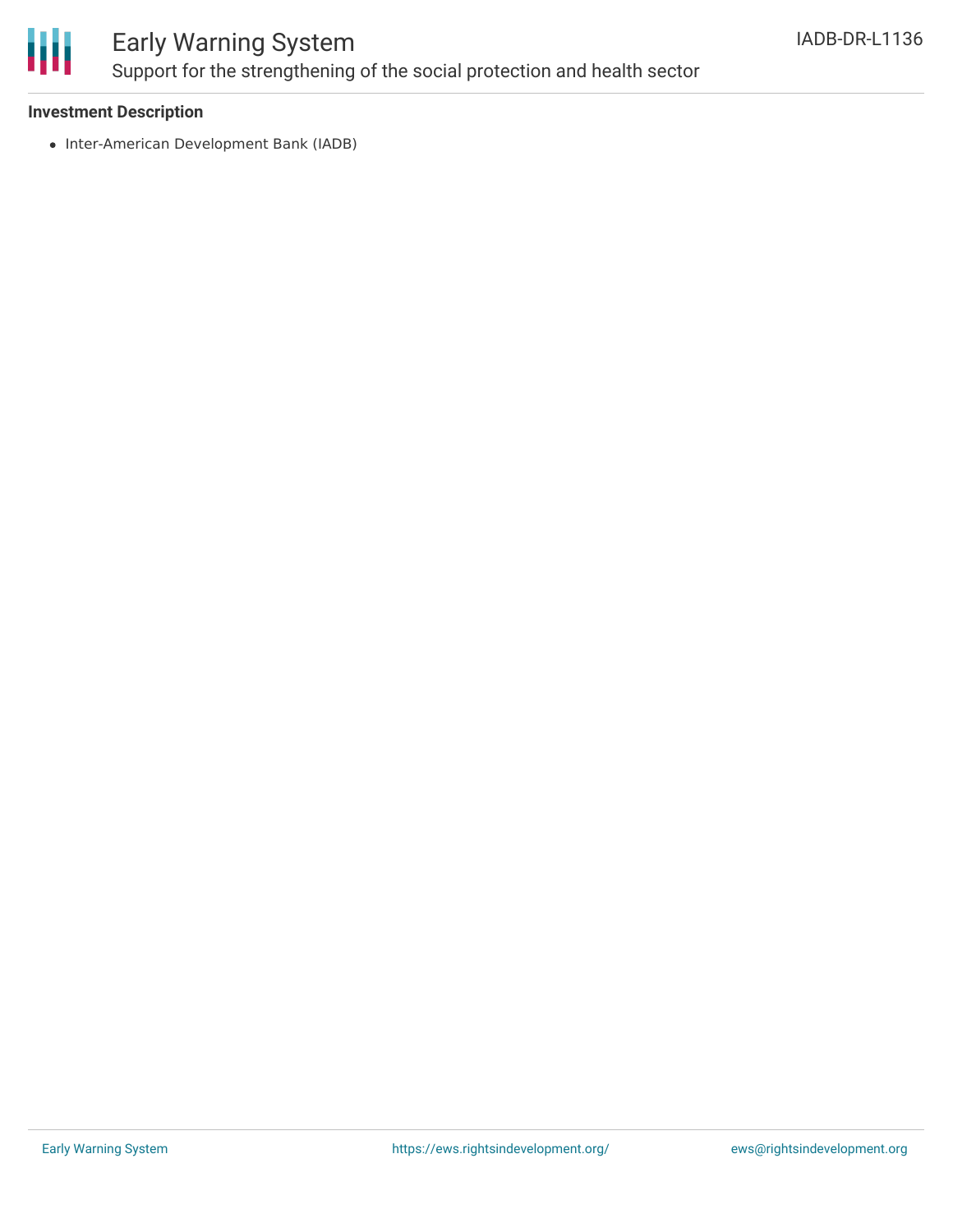

#### **Contact Information**

#### ACCOUNTABILITY MECHANISM OF IADB

The Independent Consultation and Investigation Mechanism (MICI) is the independent complaint mechanism and fact-finding body for people who have been or are likely to be adversely affected by an Inter-American Development Bank (IDB) or Inter-American Investment Corporation (IIC)-funded project. If you submit a complaint to MICI, they may assist you in addressing the problems you raised through a dispute-resolution process with those implementing the project and/or through an investigation to assess whether the IDB or IIC is following its own policies for preventing or mitigating harm to people or the environment. You can submit a complaint by sending an email to MICI@iadb.org. You can learn more about the MICI and how to file a complaint at http://www.iadb.org/en/mici/mici,1752.html (in English) or http://www.iadb.org/es/mici/mici,1752.html (Spanish).